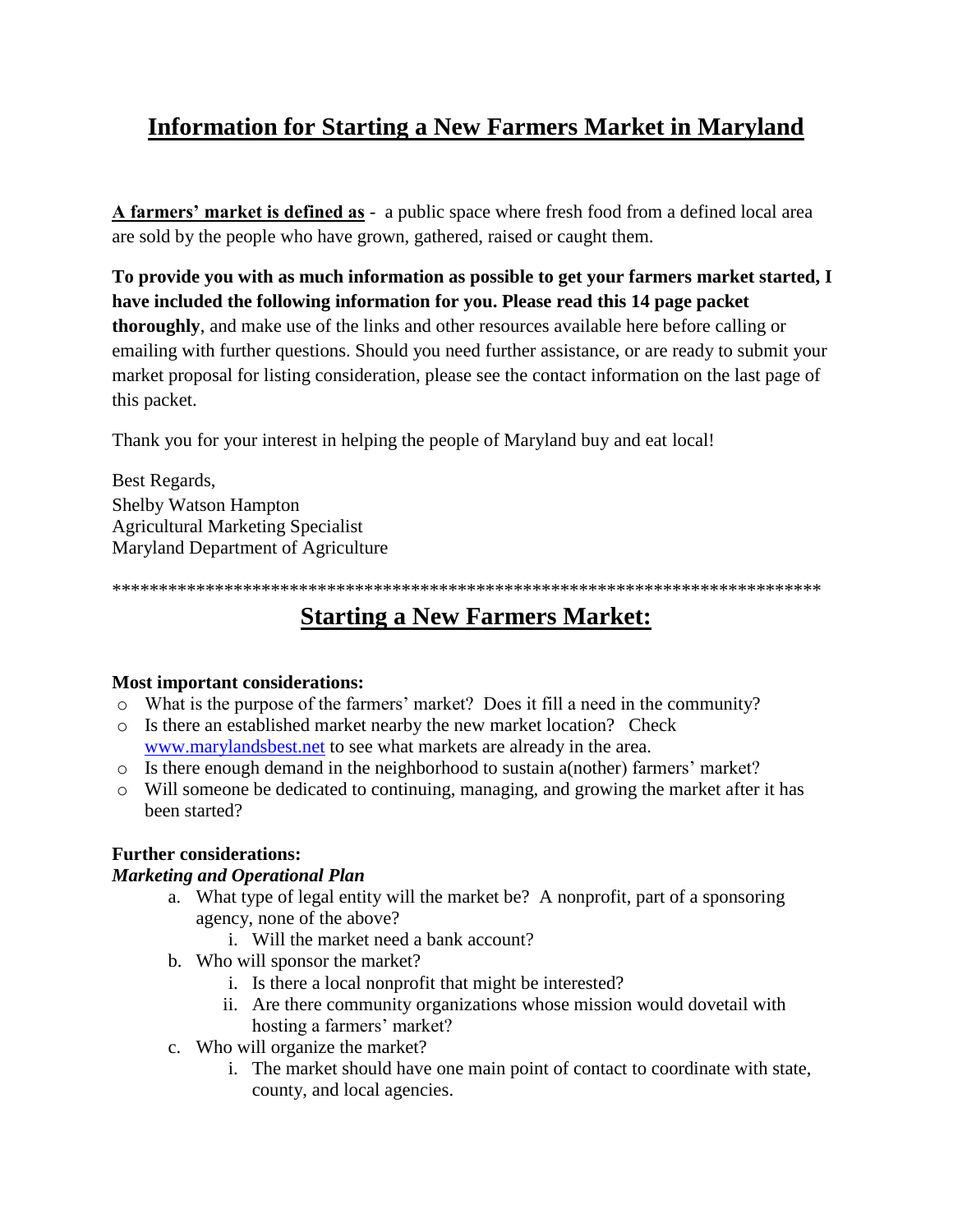- d. Who will recruit the farmers?
	- i. For farmer listings, check the Maryland's Best program site: [www.marylandsbest.net](http://www.marylandsbest.net/) which lists farmers and markets so that whoever is recruiting vendors can see what vendors are already selling in the area of the new market and might want to add markets to their schedule.
- e. What is the proposed day of operation? Hours? Season?
	- i. Is this most convenient for those who will be shopping at market?
	- ii. Is there a local senior center or WIC clinic that might be issuing Farmers' Market Nutrition Program checks to be used at market at certain times?
- f. Who will make the rules? Will the market be producer only\*?
	- i. How will the rules be enforced?
	- ii. Will there be a vendor agreement?
- g. Will there be a Market Master dealing with issues that arise on market day?
	- i. Who will be responsible for placing traffic cones around the perimeter of the market? Handling trash? Putting up, taking down, and storing signs, banners or tents and tables?
	- ii. Will the Market Master be paid? A volunteer? A vendor? Consider the issues associated with the arrangement chosen.
- h. Who will market the Market?
	- i. How will the market attract customers?
- i. Who will handle publicity?
- j. Who will bear the cost of advertising?
- k. Who will handle the finances for the market? (Insurance costs, bank account, shared costs of advertising, financial management, etc.)
- II. Demographics
	- a. Where will the customers come from?
	- b. Are there office buildings or other employment clusters close to the site? How many, number of workers, distance?
	- c. How many daily customers per vendor are you anticipating?
		- i. Will these customers provide enough sales for vendors to want to participate week after week?
	- d. Are there any significant cultural or ethnic factors that should be considered?
	- e. What type of vendor mix do you plan to have?
		- i. Does this match what your customers want to buy at market?
	- f. Will any of your customers be eligible for federal nutrition program benefits? Will they want to be able to use these benefits at market?\*\*
- III. Proposed Location
	- a. Is the market site visible from well traveled roads and streets?
	- b. Is the site served by public transportation?
		- i. Does public transportation run when the market is open?
	- c. Who owns the property on which the market would be located?
		- i. Is a lease or rental agreement needed?
		- ii. Will there be rent to pay for the site?
	- d. Will the location be available for the foreseeable future?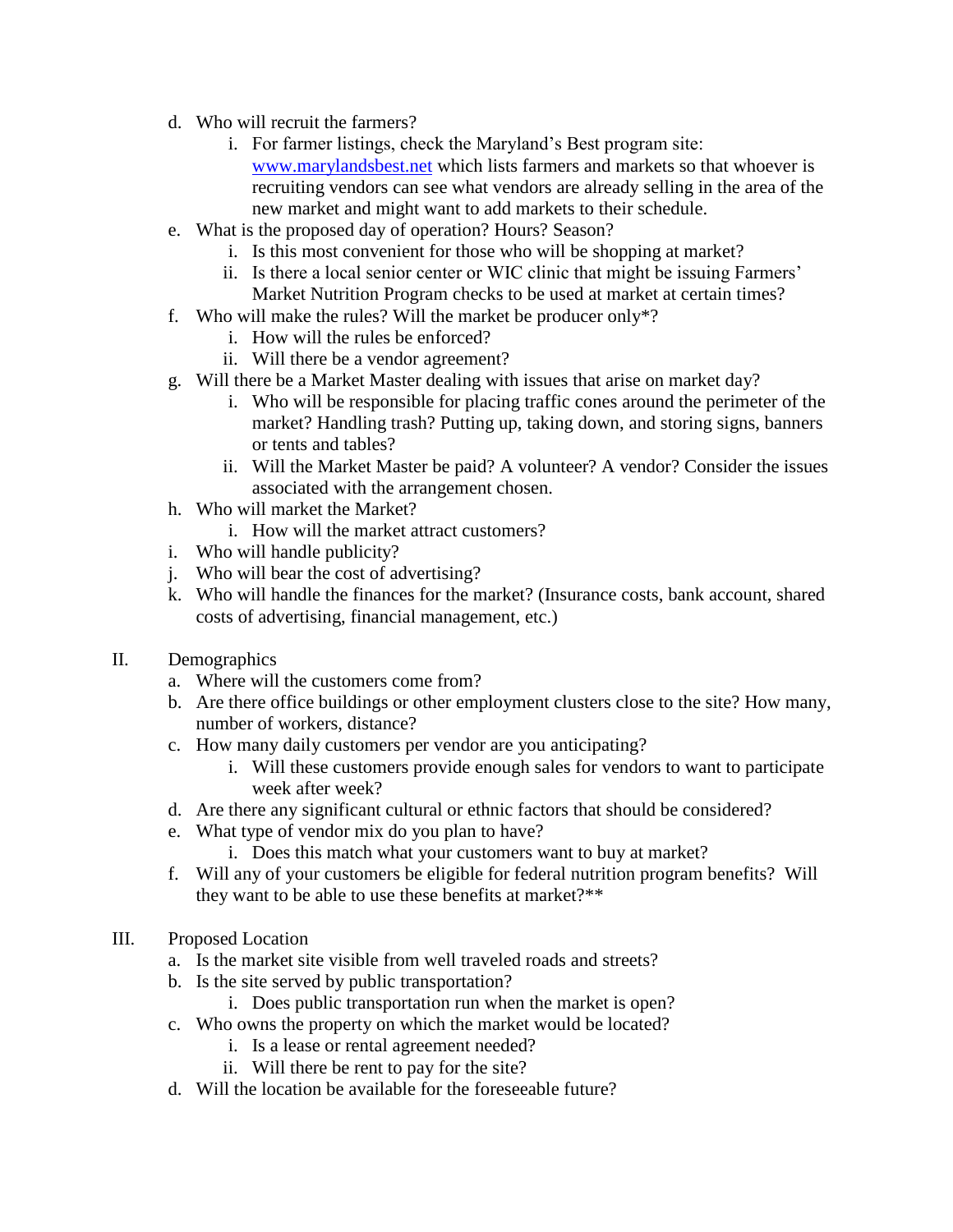- e. Is a Farmers' Market an acceptable use for the property under county zoning laws?
- f. Are any permits or licenses required?
	- i. For the market and/or the vendors?
	- ii. See [www.blis.state.md.us](http://www.blis.state.md.us/) and the forthcoming MDA document on
		- regulations, as well as contact county governments and health departments.)
- g. If the market is located in a commercial area (Main Street, Shopping Center), will it be welcomed by existing businesses or seen as competition?
	- i. Is parking available?
- h. Are there other Farmers' Markets nearby?
	- i. Within a 5-mile radius?
	- ii. Check [www.marylandsbest.net](http://www.marylandsbest.net/) to see what markets already exist.
- i. Are there other outlets for produce and the other products you plan to offer in the area?
	- i. Roadside/farm stands?
	- ii. Grocery stores?
- j. Are there local senior centers or WIC (Women, Infants & Children) clinics that might be issuing Farmers' Market Nutrition Program checks nearby?
	- i. Find a list of Maryland senior centers here: <http://www.mdoa.state.md.us/seniorcenterslist.htm>
	- ii. Find a list of WIC county points of contact here: [http://fha.maryland.gov/wic/wic\\_apply.cfm](http://fha.maryland.gov/wic/wic_apply.cfm)
- k. Can a sign(s) be legally set up at the market location? Just for market day or for the entire season?
- l. Will the market have dedicated free parking for customers?
	- i. If so, how many spaces?
	- ii. Is this enough for your estimated number of customers during the market hours?
- m. Will vendors and/or customers have access to restrooms close by?
- n. Can vehicular traffic in the actual market area be securely controlled during market hours?
- o. Does the site offer weather protection (under cover, shade trees, buildings to cut wind)?

\* *Producer Only*: Vendors only sell agricultural or food items that they themselves have grown or produced. Purchased products such as wholesale or re-sale may not be sold. \*\* See the MDA resource "Federal Nutrition Programs at Maryland Farmers' Markets"

### **Other sources of information:**

County and regional Agricultural Marketing Professionals County Extension educators County departments of economic development, health, and planning and zoning

### **On-line references for more information about starting a farmers' market:**

[www.blis.state.md.us](http://www.blis.state.md.us/) (information on permits and licenses) <http://www.ams.usda.gov/AMSv1.0/getfile?dDocName=STELDEV3022129> <http://www.wallacecenter.org/our-work/current-initiatives/national-farmers-market-network>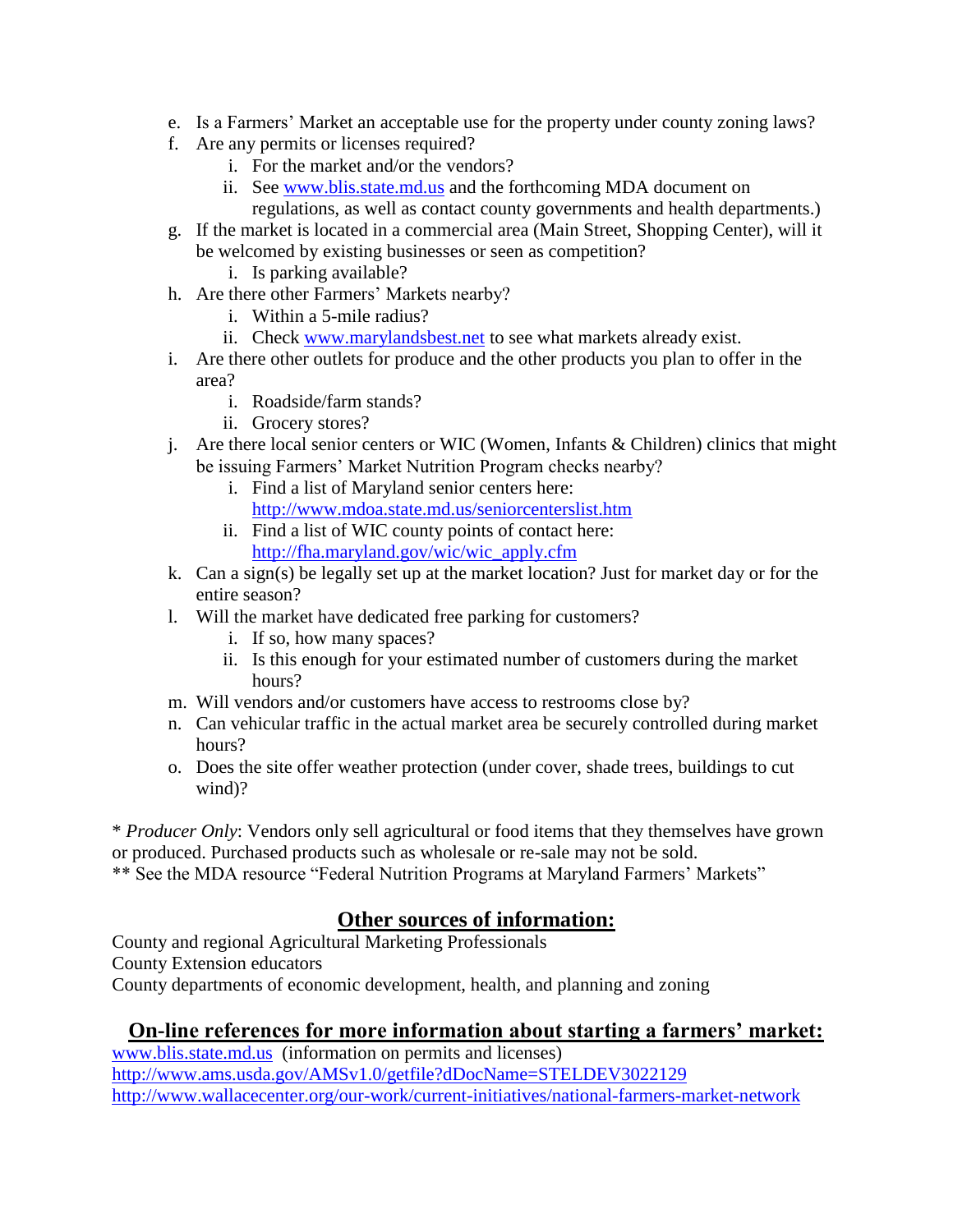<http://www.farmersmarketcoalition.org/resources/> <http://edis.ifas.ufl.edu/FY639> [www.newfarm.org/features/2006/0206/frmmrkt/king.shtml](http://www.newfarm.org/features/2006/0206/frmmrkt/king.shtml)  [www.wvu.edu/~agexten/farmman2/manageres.htm](http://www.wvu.edu/~agexten/farmman2/manageres.htm) 

# **Criteria to be an Approved Maryland Department of Agriculture FMNP Farmers Market & Appear in the Farmers Market Directory**

- 1. The purpose of the market must be to provide fruits, vegetables and herbs to the community.
- 2. The market must be operating in accordance with stated rules and all vendors must be in compliance with all relevant federal, state and local regulations.
- 3. Market must have at least three regular vendors, 2 of which are farmers who must be selling edible agricultural products (fruits & vegetables, meats, eggs, dairy, etc) and at least one of which is authorized to accept FMNP/SFMNP/FVC checks.
- 4. The market must have stated hours of operation for a minimum of three hours a day, at least one day a week during July-October.
- 5. The market must be in the second year of operation at an established location. (An exception may be made to this rule by the Maryland Department of Agriculture under special circumstances.)
- 6. Markets where crafts and other items are sold can be eligible to be included in the farmers' market directory as long as the percentage of farmers to non-farmers is at least 20% of the markets total vendors.

### **PROCESS**

- 1. Obtain and read this document "So You Want to Start a Farmers Market" from the Maryland Department of Agriculture.
- 2. Complete the "Maryland Farmer's Market Proposal" document and submit it attention to: Shelby Watson Hampton Marketing Department Maryland Department of Agriculture 50 Harry S. Truman Parkway Annapolis, Maryland 21401 Via the mail, or through email at – [Shelby.Watson@Maryland.Gov](mailto:Shelby.Watson@Maryland.Gov)
- 3. Receive confirmation that the proposal has been evaluated and the market is approved for the first year posting of its location on the Maryland's Best Website as a Farmers Market. Any vendor at the market that has become FMNP/SFMNP/FVC certified, may post the signs and accept the FMNP/SFMNP/FVC checks at this time. The market manager creates their market listing for the Maryland's Best Website.
- 4. **If the market** remains in existence and retains at least 3 regular vendors, 2 of which must be selling edible agricultural products (Fruits & vegetables, meats, eggs, dairy, etc), and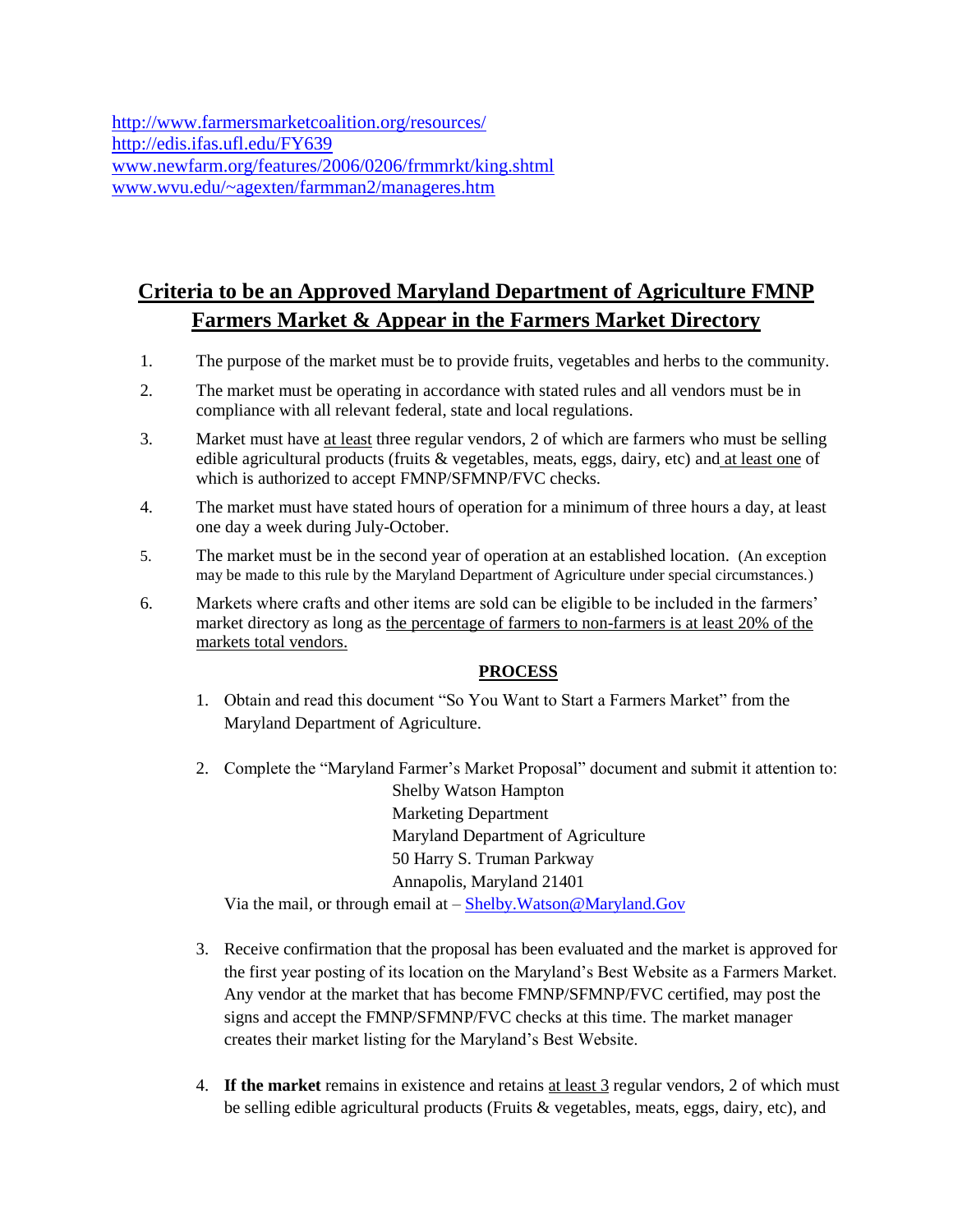at least one of which is authorized to accept FMNP/SFMNP/FVC checks, throughout the duration of its first market season, in the second season it will be eligible to be an **Approved Maryland Farmers' Market** and be in the printed and online versions of the **Maryland Farmers Market Directory**. (An exception may be made to this rule by the Maryland Department of Agriculture under special circumstances.)

5. Every year thereafter that the market remains in existence and continues operating in accordance with the above criteria, the market manager will be asked to update their Maryland Farmers' Market Directory listing with any changes in dates, times, vendors and locations, prior to the Market Season.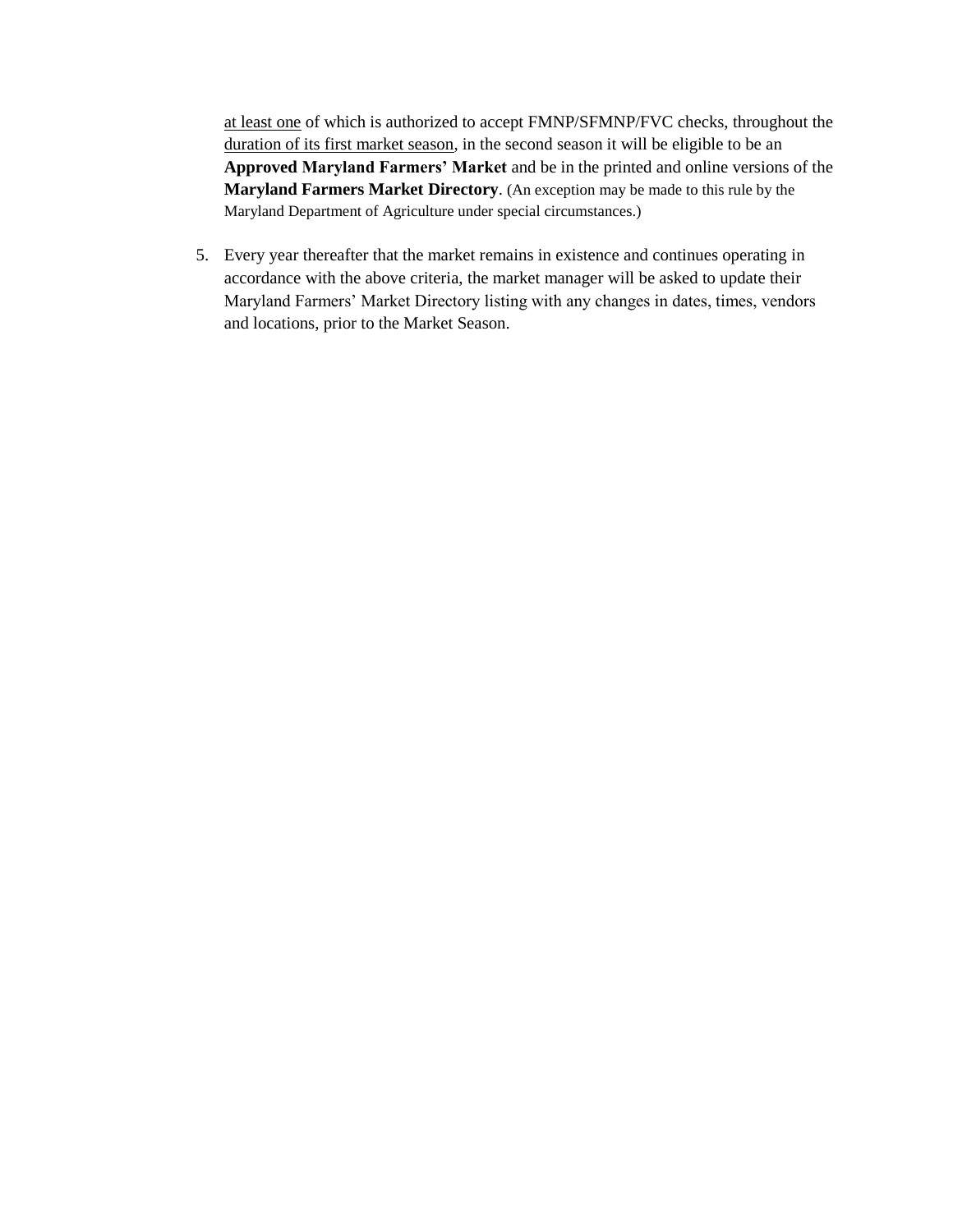## **Farmers Market Proposal Information**

To be completed and turned in to the Maryland Department of Agriculture.

Market Name:

Year Market was Established:

Market Manager:

Market Manager Email:

Market Manager Phone:

Location & Address:

Market Website:

Market Email:

Days & Hours Open:

Farmers/Vendors (Please indicate if the farmer is FMNP/SFMNP/FVC authorized):

Market Details & Description:

Market Mission Statement:

Any other pertinent information: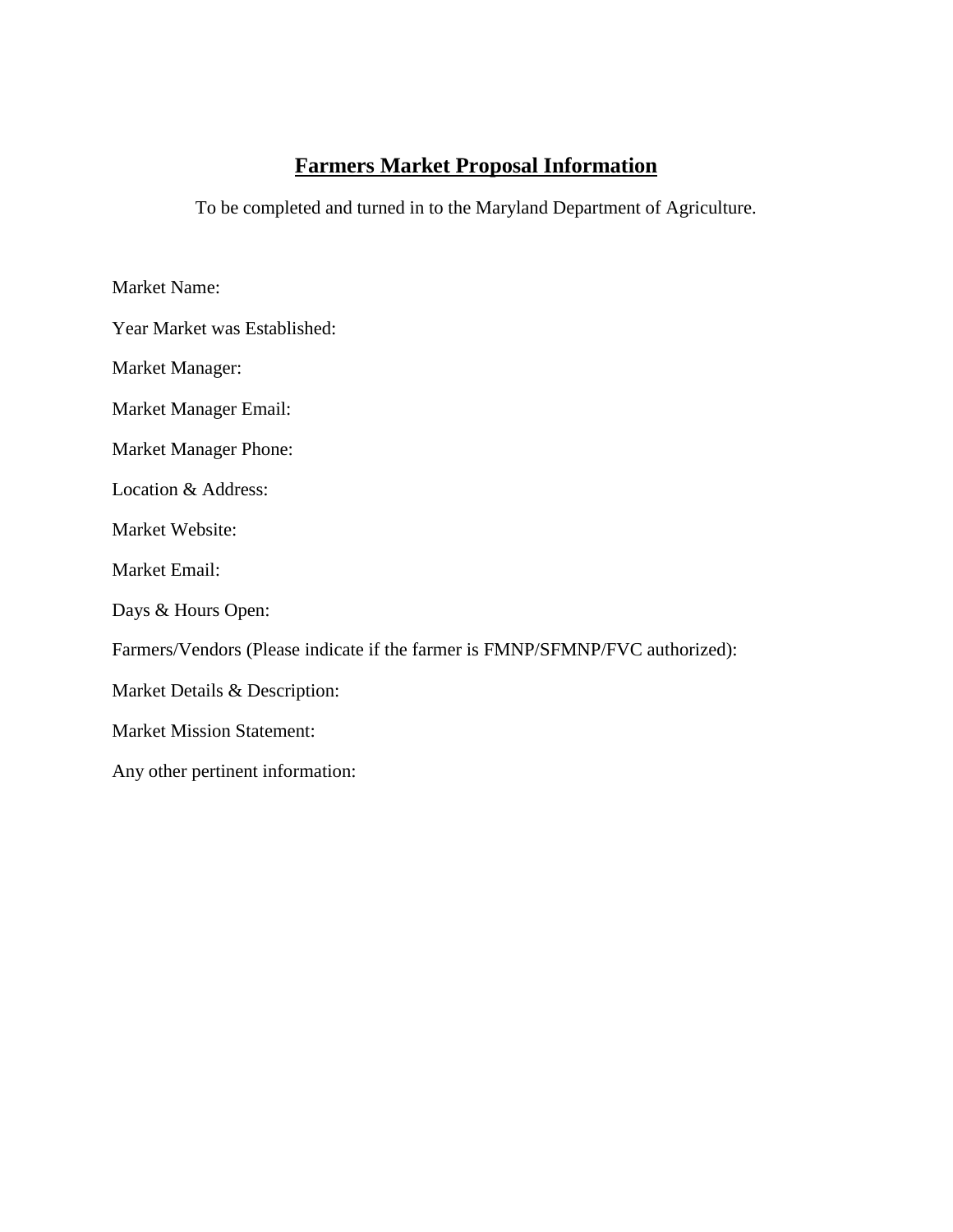## **Example of a Farmers Market Vendor Letter**

Sample letter you could use as a template to send to vendors you would like to participate in your market.

Hello,

We're contacting you about a new and exciting opportunity here at Montpelier Farms. Starting this summer, and running through the fall, we will be hosting the Montpelier Farmers Market! We're looking for Vendors of all types. We hope to provide the local community with a fresh array of produce, meats, cheeses, eggs, dairy, wine, fun local crafts and more.

Located directly on Route 301 North between Bowie and Upper Marlboro, we see **55,000 cars pass by our farm daily!** We are also only 20 minutes from both DC and Annapolis, so we hope to get some good crowds. We'll be advertising for the Markets with signage directly on the road front, and through our Facebook, Twitter, and website pages, as well as with some local print publications!

In the summer, The Farmers Market and Farm Play Park will operate during the months of **May, June,**  July and August, and will be held Every Saturday of each month starting on May 3<sup>rd</sup>. Hours of operation will be from 9:00am-1:00pm. There is a fee of \$10.00 per vendor per market.

We want to provide a fresh, casual and fun Farmers Market experience for both our Vendors and our Customers. We hope you'll be interested in joining us as a Vendor for our Farmers Market Season! Please take a moment to look over the attached materials with more information concerning the Markets. Don't hesitate to call or email us with any questions or concerns.

We look forward to working with you!

Best Regards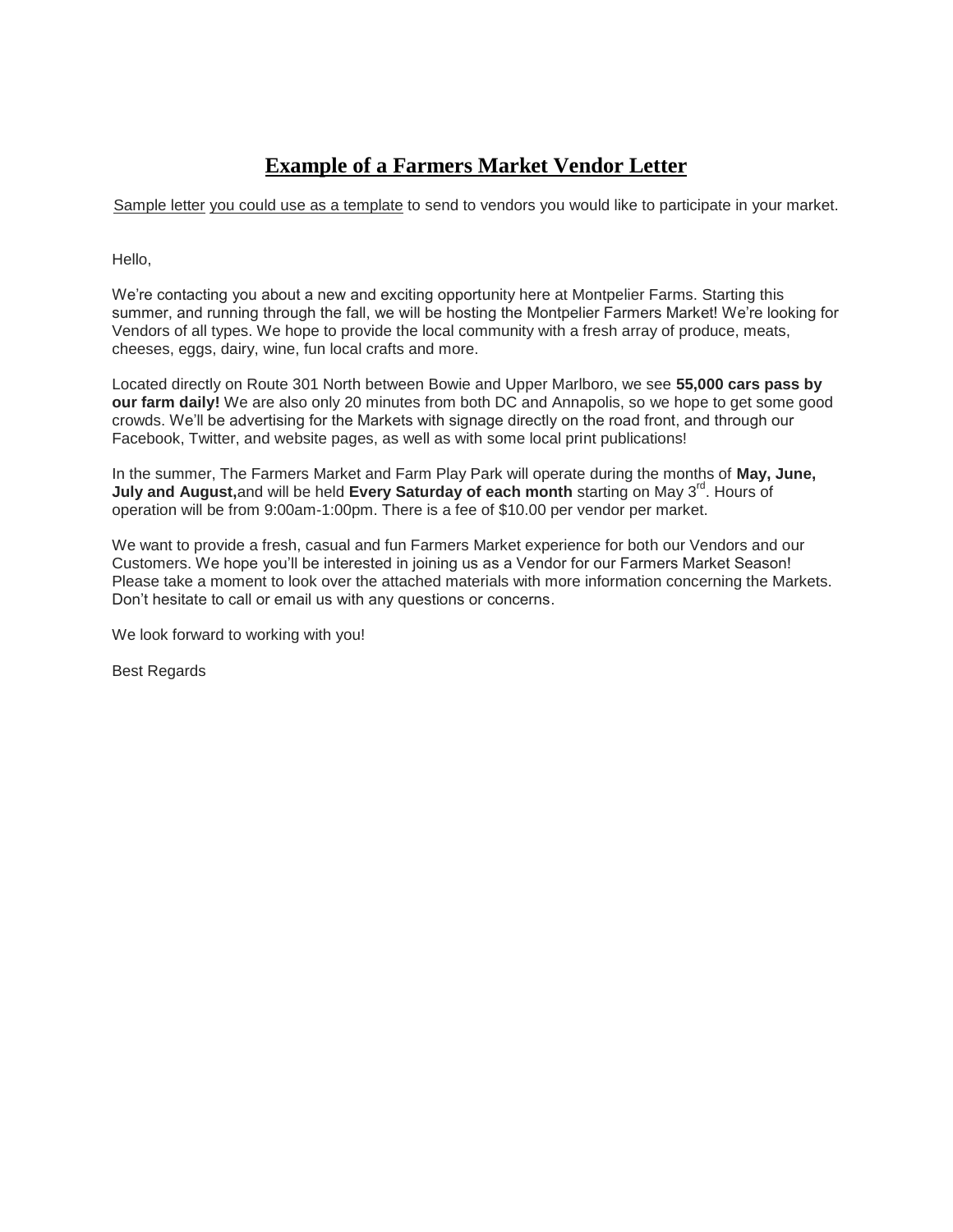### **Example of Farmers Market Vendor Info & Rules**

Sample you could use as a template to send to vendors you would like to participate in your market.

#### **I. Eligibility Requirements**

- a. The Montpelier Farmers Market is a **local only market**. Meaning that any fruits, vegetables, plants, herbs, flowers, baked goods, prepared beverages, jellies, jams, honey, prepared foods, handicrafts and/or other products sold at the Montpelier Farmers Market must be grown, produced, or made in the state of Maryland.
- b. All Vendors must carry insurance for general liability and property damage, as well as product liability coverage, in an amount not less than \$500,000. The policy shall name Montpelier Farmers Market (Montpelier Farms, LLC) and other entities, if determined to be necessary, as added insured's, and shall maintain all other coverage as required by law. A copy of the Certificate of Insurance must be provided with the Application to the Montpelier Farmers Market. If insurance expires mid market season, the farmer or producer must provide Montpelier Farmers Market with a copy of the renewed insurance policy at the time of the policy expiration. **If you are a Meat Processor,** all the farmers/growers for whom you process foods that will be sold at Montpelier Farmers Market must carry insurance for general liability and product liability of not less than \$500,000. If you as the Meat Processor are providing insurance coverage for these farmers/growers, a copy of the policy naming those farmers/growers must be provided with your application as proof of insurance coverage.
- c. **The Montpelier Market will be set up to take EBT/SNAP, WIC Senior Farmers Market Nutrition Program (FMNP) Coupons and WIC Fruit and Vegetable Checks (FVC).** Please see the attached document "Federal Nutrition Program Explanations" for further information. It is **not** required for all individual Vendors to accept these programs, however those wishing to do so will want to read the attached information for clarification on how the programs will work.

#### **II. General Rules**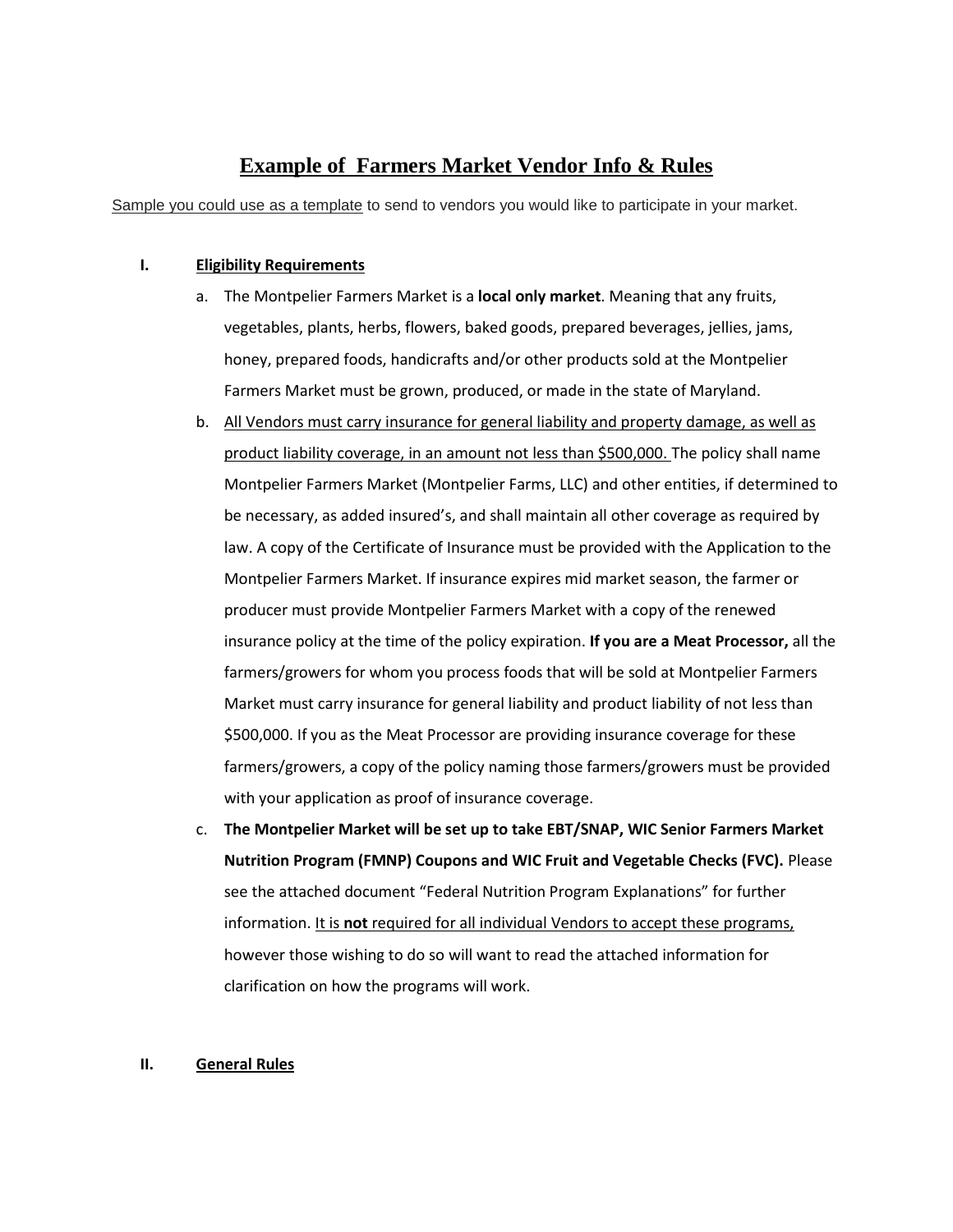- a. **Definition of a Vendor:** A person who has completed an application, agreed to the market guidelines and been accepted for participation in the Montpelier Market.
- b. **Permitted Items for Sale:** Vendors may only sell items listed in their vendor application. Additional items may be added during the season with prior permission from the Market Manager. A no-cost permit via Maryland Department of Agriculture is required to sell eggs. See http://www.mda.state.md.us/feed-food safety[grading/food\\_qual\\_assur/egg\\_qual\\_assur/index.php](http://www.mda.state.md.us/feed-food_safety-grading/food_qual_assur/egg_qual_assur/index.php)
- c. **Adhering to Market hours.** Vendors may not sell before or after the Market hours, without exception. As market hours are 9:00am-1:00pm, vendors are asked not to arrive for set-up before 8:00am. Vendors are expected to begin setting up by 8:00am and be gone from the market site by 2:00pm.
- d. **Clear signage.** Vendors shall post clear, legible, and visible signs with the following information:
	- 1. Farm or business name & location
	- 2. Product names & prices

#### e. **Maintaining Market Eligibility:**

1. **Comply with sanitary rules and regulations** – All vendors must comply with rules and regulations of the Prince Georges County Health Department. Vendors shall apply directly to the Prince Georges County Health Department's Division of Licensure and Regulatory Services for any necessary temporary permit.

[http://www.princegeorgescountymd.gov](http://www.princegeorgescountymd.gov/) Vendors shall be responsible for submitting a copy of the appropriate permit to the Board with their market application. Vendors required to have licenses are expected to post them on market days.

2. **Regular Participation in Market** – The Montpelier Farmers Market will be in **operation May 3rd – August, every Saturday of the month and Every Saturday in September-November 1st .** The Market hours of operation will be from 9:00am-3:00pm. Vendors will have an hour before and an hour after the posted hours of operation to set-up and take down their booths. Please contact the Market Manager if you are a regular vendor and are not able to attend market on any given day. We will be advertising on-line for the coming Market weekend for the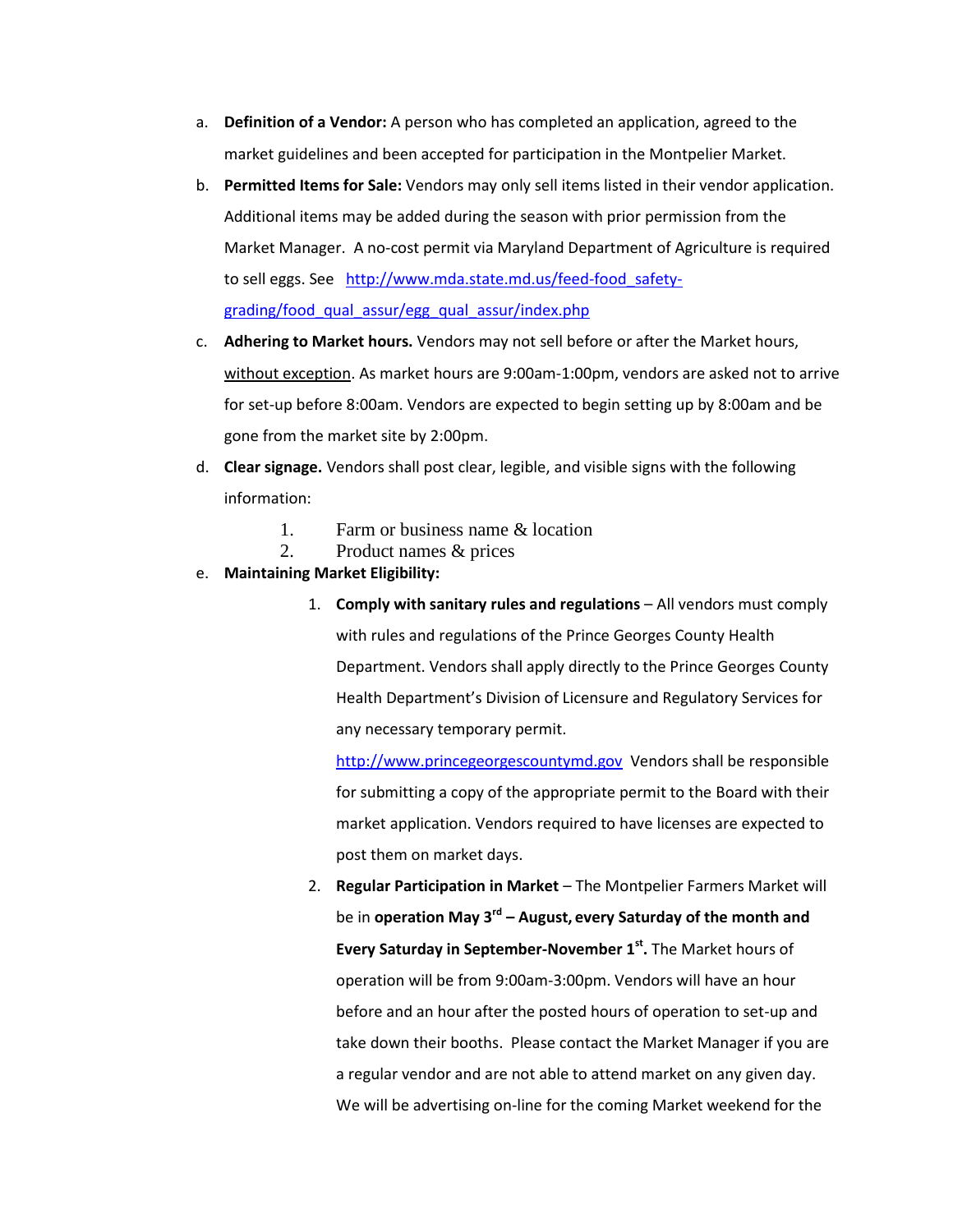vendors that will be participating. We want our customers to know which vendors will be at the Market each weekend**. Notice of whether or not you will be participating is required by Tuesday for the coming Saturday's Market.** Vendors are also encouraged to let the Market Manager know about any new products or information regarding their products they would like advertised. Repeated absences without notice may result in suspension or expulsion from the Farmers Market. Vendors may participate on an occasional basis with advance permission from the Market Manager.

- 3. **If a Vendor is interested in participating in the September-November Markets** (which is during our busiest season, as it is held during our Annual Fall Festival. On an average Saturday in September we can have 500-1,000 people visit the farm. On an average Saturday in October we can have 2,000-4,000 people visit the farm.) They **must participate in at least 3** of the Markets during the Summer Months of June, July, and August. We do want to provide a schedule to our customers in the beginning of the market season regarding which vendors will be participating on which Saturday's. When filling out the attached Vendor Application, please indicate which Saturday's you are planning to attend.
- 4. **Vendors must come with appropriate equipment** Vendors are responsible for providing tables and weights with which to secure their shade structures and/or shelters.
- 5. **Wine Vendors need to send in their signed permits to the State Comptroller's Office 20 days before Market.**
- 6. **The Market Manager will Assign Spaces upon Arrival of the Vendors on each Market Day**. Vendors need to provide their own tables/tents/shade structures. Space inside the main barn is limited and not guaranteed. Vendors are not guaranteed the same exact space for every Market (due to the possibility that the number of vendors selling weekly may fluctuate.) however; we will try to be as consistent as possible.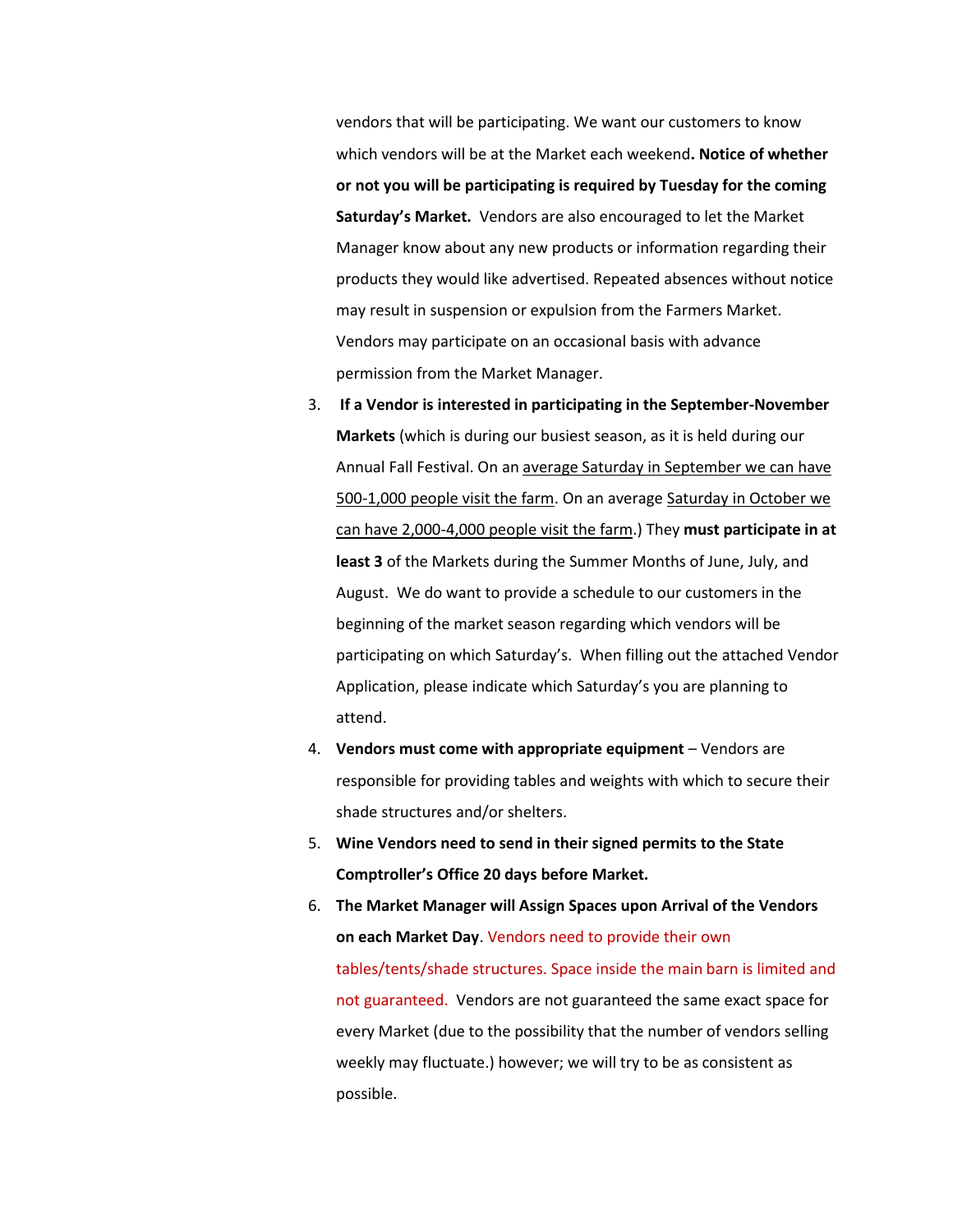- 7. **Pay weekly Vendor fees.** Vendors are responsible for paying the Market Fee of \$10 per vendor per Market at the beginning of Market Operation Hours. Payment shall be made to the Market Manager. Receipts can be provided upon request.
- 8. **Clean up**  Vendors shall be responsible for post-market clean-up of their space. The space should be left as it was found with neither litter nor organic trash left behind.
- 9. **Display Appropriate Conduct**  No radios permitted during market hours. Treat other market Vendors, customers and Market staff with respect.

#### 10. **NO SMOKING IN THE FARMERS MARKET AREA**.

f. The Manager's decision on these rules and all other matters concerning the Market is final.

#### g. **III. Violations**

- a. Any complaints against a Vendor are the responsibility of the Market staff and Board of Directors, and will be investigated.
- b. The Board of Directors and Market Manager reserve the right to cancel the approval of any vendor's application at any time if and when the Board of Directors finds said vendor in violation of any of the aforementioned guidelines and eligibility requirements.

#### **IV. Hold Harmless Clause and Insurance**

a. All authorized vendors participating in the Farmers Market shall be individually and severally responsible to Montpelier Farms, LLC for any loss, personal injury, deaths, and/or any other damage that may occur as a result of the vendors' negligence or that of cost, damages and other expenses, including attorney's fees, suffered or incurred by Montpelier Farms, LLC by reason of the vendor's negligence or that of its servants, agents and employees; provided that the vendors shall not be responsible nor required to indemnify the Montpelier Farms, LLC for negligence of the Montpelier Farms, LLC, its servants, agents or employees. No insurance is provided by Montpelier Farms LLC, Farmers Market to participants of the market. All producers shall be required to carry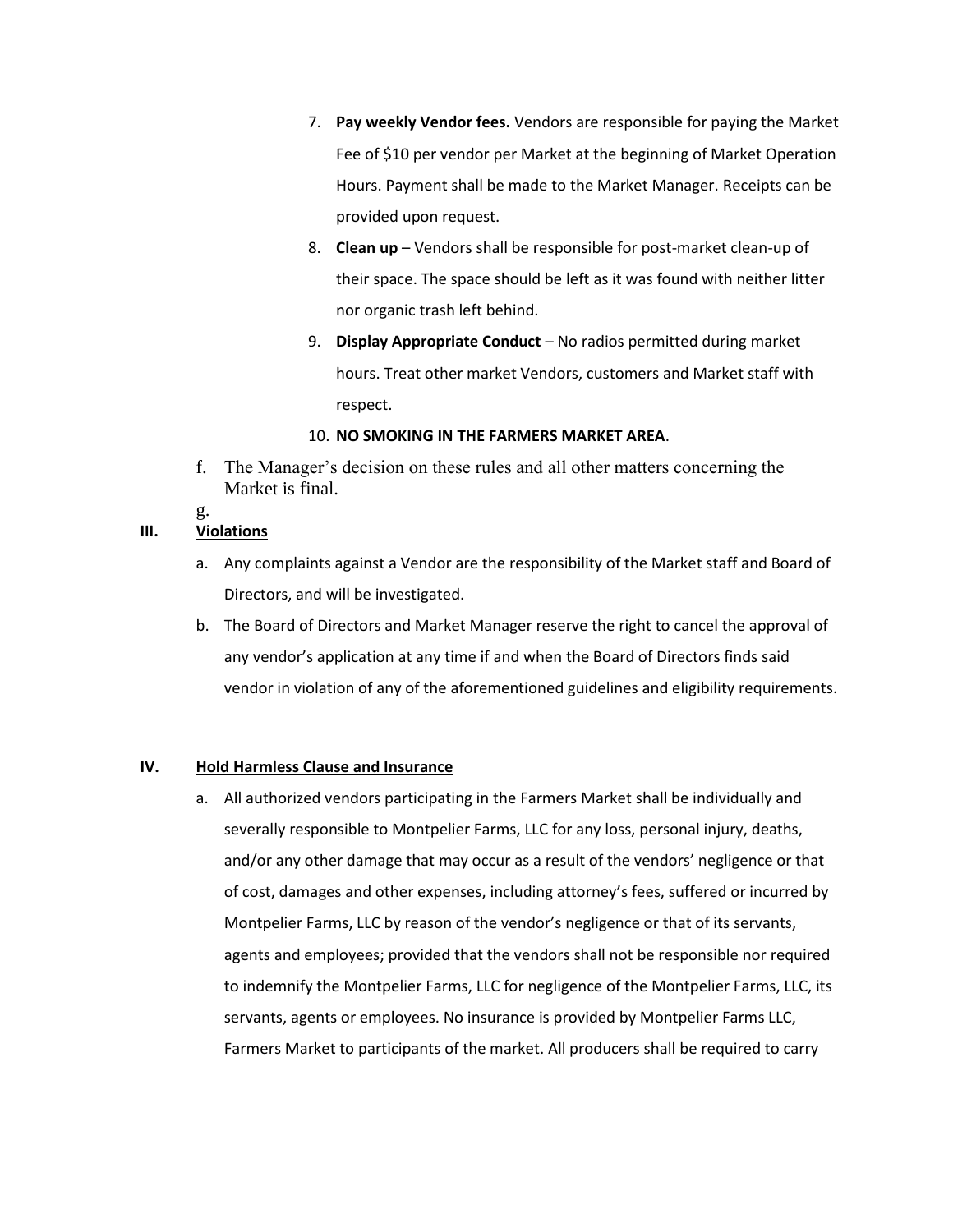liability insurance in an amount of no less then \$500,000 and attach a certificate of insurance along with the market application.

### **V. Modifications**

a. The Board of Directors reserves the right to revise the guidelines at any time as deemed appropriate. Vendors will be notified, in writing, of any changes to the guidelines.